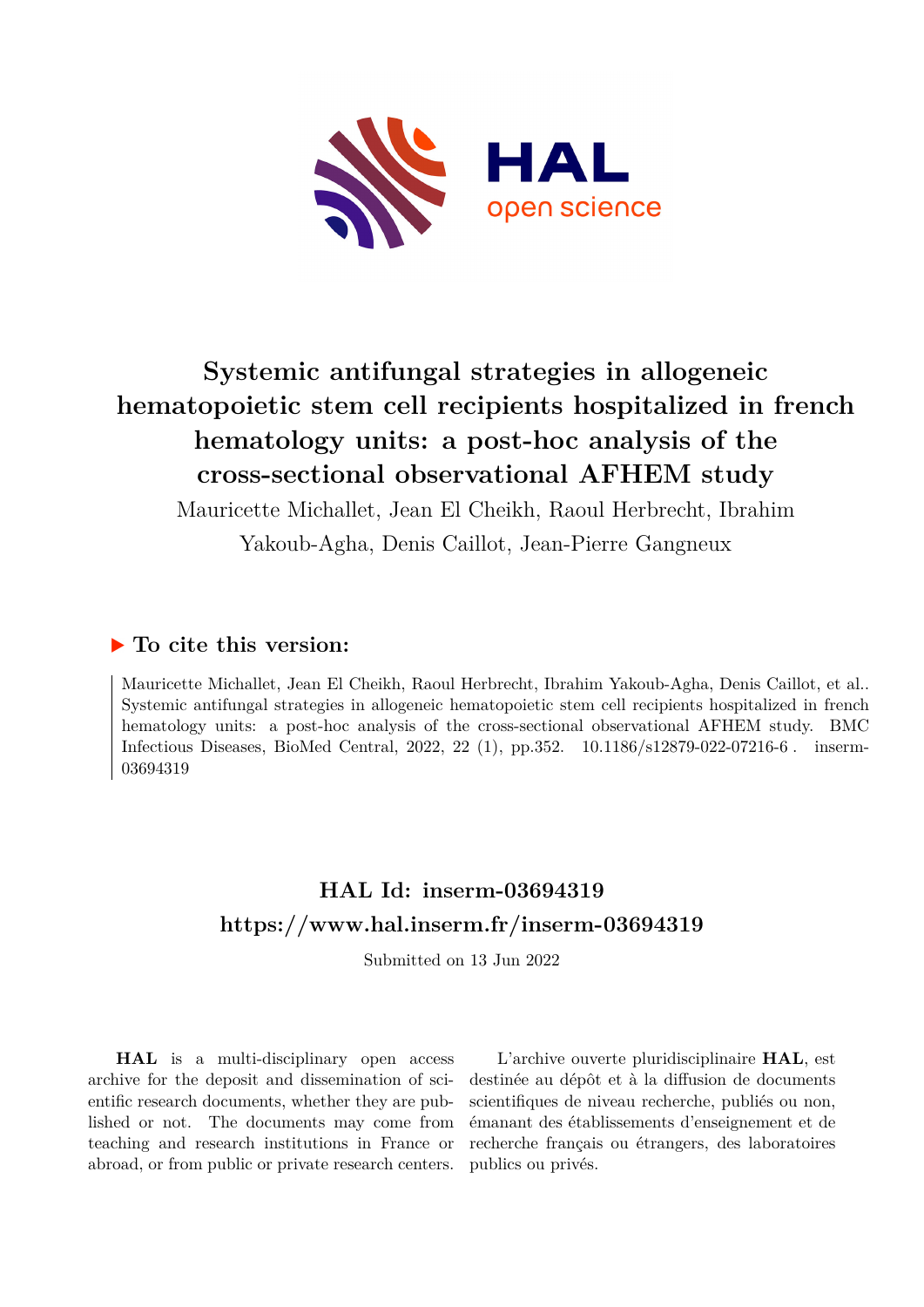## **RESEARCH ARTICLE**

## **Open Access**



Systemic antifungal strategies in allogeneic hematopoietic stem cell recipients hospitalized in french hematology units: a post-hoc analysis of the cross-sectional observational AFHEM study

Mauricette Michallet<sup>1\*</sup>, Jean El Cheikh<sup>2,7</sup>, Raoul Herbrecht<sup>3</sup>, Ibrahim Yakoub-Agha<sup>4</sup>, Denis Caillot<sup>5</sup> and Jean-Pierre Gangneux<sup>6</sup>

## **Abstract**

**Background:** Invasive fungal diseases (IFD) remain a major complication of allogeneic hematopoietic stem cell transplantation (alloHSCT) and are associated with high mortality rates in patients receiving alloHSCT. Antifungal prophylaxis is increasingly being used in the management of IFDs in patients receiving alloHSCT.

**Methods:** A post-hoc analysis of the cross-sectional observational AFHEM study was carried out to describe the use of antifungal drugs in real-life clinical practice in alloHSCT recipients hospitalized in French hematological units.

**Results:** A total of 147 alloHSCT recipients were enrolled; most were adults (*n*=135; 92%) and had received alloHSCT<6 months prior to enrollment (*n*=123; 84%). Overall, 119 (81%) patients received a systemic antifungal therapy; of these, 95 (80%) patients received antifungal prophylaxis. Rates of patients receiving systemic antifungal treatment were similar irrespective of transplant time, neutropenic, and graft-versus-host disease status. Among patients on systemic antifungal treatment, 83 (70%) received an azole, 22 (18%) received an echinocandin, and 16 (13%) received a polyene.

**Conclusions:** This work provides evidence of the antifungal strategies used in alloHSCT recipients hospitalized in French hematological units. Unlike earlier studies, the AFHEM study showed that prophylaxis appears to be the leading antifungal strategy used in alloHSCT recipients in France.

**Keywords:** Allogeneic hematopoietic stem cell transplantation, Antifungal stewardship, Invasive fungal diseases, Prospective, observational study, Prophylaxis

## **Background**

Invasive fungal diseases (IFDs) remain a major complication of allogeneic hematopoietic stem cell transplantation (alloHSCT). IFDs are mostly life threatening, and an early diagnosis and initiation of appropriate antifungal therapy are essential for improving the clinical outcome [1]. Invasive candidiasis and invasive mold infections cause significant morbidity in the transplant population, especially in

\*Correspondence: mauricette.michallet@lyon.unicancer.fr

<sup>1</sup> Service d'Hématologie Clinique, Centre Léon Bérard, 28 Rue Laennec, 69008 Lyon, France

Full list of author information is available at the end of the article



© The Author(s) 2022. **Open Access** This article is licensed under a Creative Commons Attribution 4.0 International License, which permits use, sharing, adaptation, distribution and reproduction in any medium or format, as long as you give appropriate credit to the original author(s) and the source, provide a link to the Creative Commons licence, and indicate if changes were made. The images or other third party material in this article are included in the article's Creative Commons licence, unless indicated otherwise in a credit line to the material. If material is not included in the article's Creative Commons licence and your intended use is not permitted by statutory regulation or exceeds the permitted use, you will need to obtain permission directly from the copyright holder. To view a copy of this licence, visit [http://creativecommons.org/licenses/by/4.0/.](http://creativecommons.org/licenses/by/4.0/) The Creative Commons Public Domain Dedication waiver ([http://creativeco](http://creativecommons.org/publicdomain/zero/1.0/) [mmons.org/publicdomain/zero/1.0/](http://creativecommons.org/publicdomain/zero/1.0/)) applies to the data made available in this article, unless otherwise stated in a credit line to the data.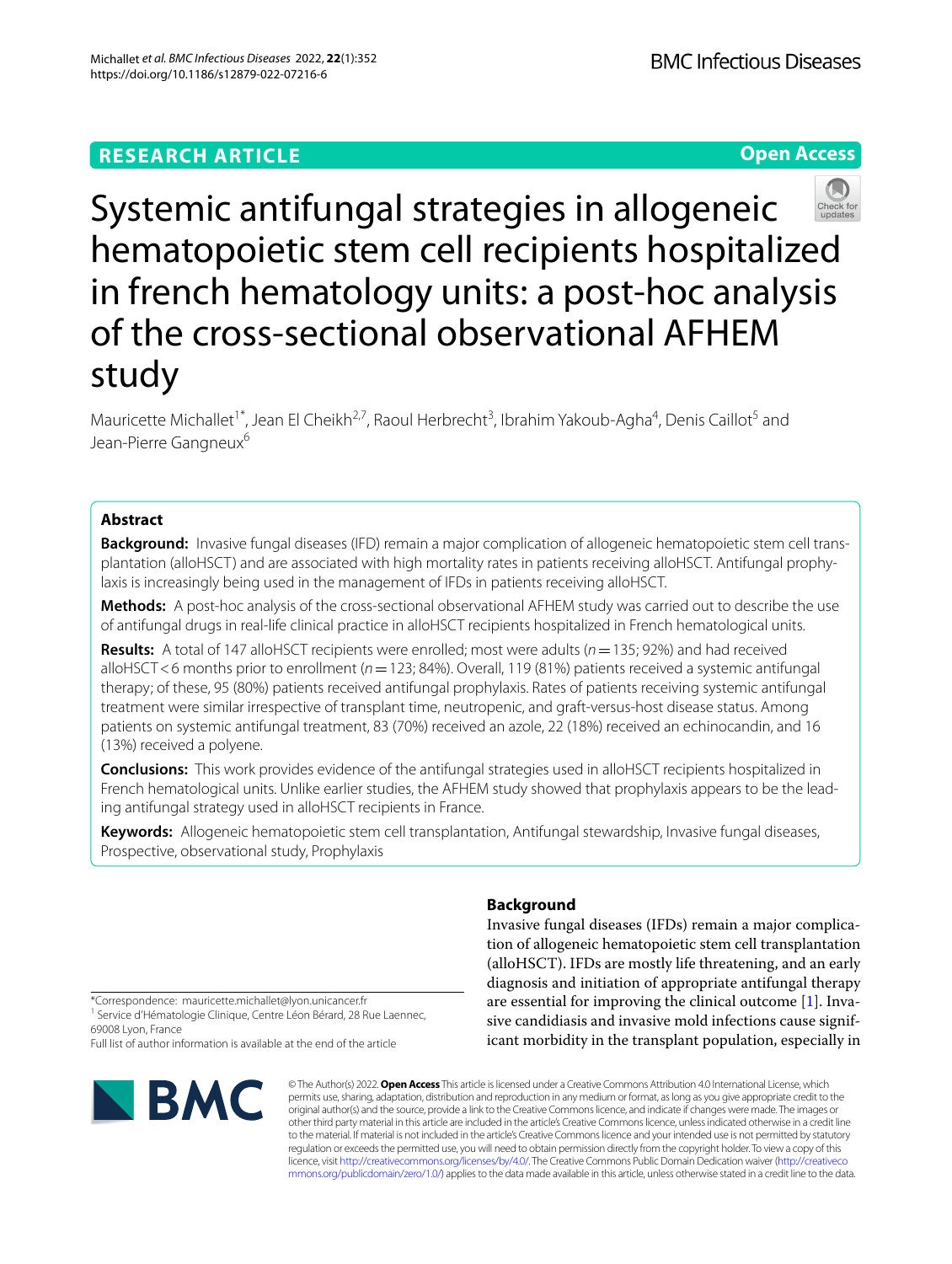those undergoing alloHSCT [2, 3]. Despite the introduction of broad-spectrum antifungal agents over the past two decades, the mortality risk associated with IFDs in alloHSCT recipients remains high  $[4]$ , with many factors afecting the risk of IFD in these patients including duration and severity of myelosuppression and immunosuppression, severe acute or chronic graft-versus-host disease [GVHD]-particularly if on long-term corticosteroids  $[5, 6]$ . The overall incidence of IFDs among high-risk alloHSCT recipients ranges from 10 to 25% [6–9].

The management of IFDs is increasingly moving towards prophylaxis. The use of antifungal agents under real-world conditions of medical practice in a cross-sectional, observational study that examined IFD management in pediatric and adult hematologic units in France (AFHEM), showed that systemic antifungal prophylaxis was used in 76% of patients in this setting  $[10]$ . The most commonly used antifungal agents in the AFHEM study were fluconazole and posaconozole [10]. Other antifungal agents are demonstrating efficacy in prophylaxis, offering alternatives to azoles, such as fluconazole and posaconazole. The echinocandin, micafungin, an inhibitor of fungal cell wall β-glucan synthesis with potent activity against most *Aspergillus* and *Candida* species, was used successfully in prophylaxis in patients undergoing haplo-identical hematopoietic stem-cell transplant [11], and in those with hematological malignancies [12]. In both settings, micafungin prophylaxis was well tolerated with few treatment-related adverse events [11, 12].

Within a context where both treatments and guidelines are rapidly evolving, this post-hoc, subgroup analysis of the AFHEM study aimed to assess the management of IFDs in alloHSCT recipients in France. Additionally, this study aimed to describe the frequency of systemic antifungal treatment used according to diferent strategies (e.g. prophylaxis, empiric, pre-emptive or curative) and to assess the characteristics of alloHSCT recipients receiving these treatments. It also evaluated the prescription modalities used in clinical practice within this specifc population, which should beneft from antifungal stewardship programs.

## **Methods**

## **Study design**

This was a post-hoc study, analyzing data collected previously by the AFHEM study, a French, prospective, observational, cross-sectional study conducted between September 16, 2013 and October 25, 2013 [10]. French hematological units of university hospital and cancer medical centers were invited to participate. The study was conducted in accordance with the Declaration of Helsinki and with Good Epidemiological Practices. Approvals from national review boards (Comité Consultatif sur le Traitement de l'Information en matière de Recherche dans le domaine de la Santé and Commission Nationale de l'Informatique et des Libertés) were obtained. Patients hospitalized in participating units were required to provide written informed consent prior to inclusion in the study. The 2008 EORTC/MSG criteria were used to defne IFDs [13]. No other selection criteria were applied.

## **Data collection**

Prior history of IFDs, hematological malignancies and underlying conditions, transplant procedures, antifungal treatments, and other ongoing treatments were collected for all patients. Clinical signs, imaging, and other examinations related to IFD episodes were collected for patients who received pre-emptive or curative treatment. If applicable, IFD classifcation was established at the physician's discretion. All data were recorded through a unifed secure online case-report form.

## **Statistical analyses**

The present analysis is a post-hoc analysis focusing on alloHSCT recipients. Subgroup analyses were performed according to the systemic antifungal therapeutic strategy (i.e., prophylactic antifungal treatment, empiric antifungal treatment, pre-emptive or curative antifungal treatment) and according to alloHSCT timing (i.e., alloHSCT performed<6 months or  $\geq$  6 months prior to the study). Quantitative variables were analyzed in terms of mean, standard deviation, frst quartile, median, third quartile, minimum, and maximum. Qualitative and ordinal variables were analyzed in terms of number and frequency within each modality. Frequencies were presented with the associated 95% confdence intervals calculated according to Wilson's method (with continuity correction). All analyses were carried out using Statistical Analysis Software (SAS), version 9.2 (SAS Institute Inc., Cary, North Carolina, USA).

## **Results**

## **Participating centers**

Twenty-four hematological centers in France participated in the study, of which 20 contributed with patients undergoing alloHSCT. Eighteen of these centers were university hospitals and the remaining two were cancer medical centers.

## **Patients**

A total of 494 patients were included in the cross-sectional AFHEM study, of which 147 alloHSCT recipients were included in this post-hoc analysis. Patient characteristics are summarized in Table 1.

Most patients (*n*=135; 92%) were adults and the median age was 49.8 years (range 0.1–71.2). Among 147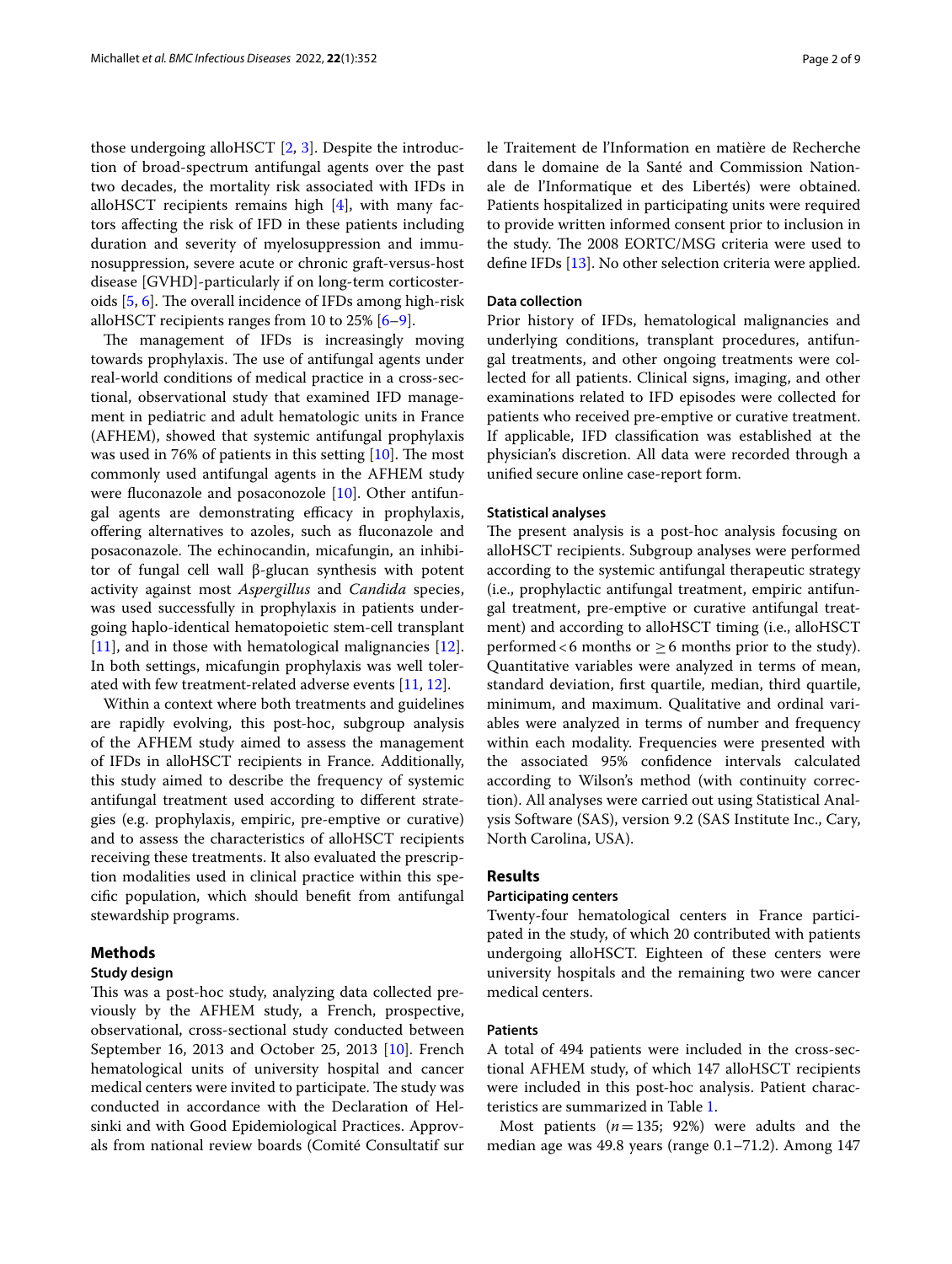| Characteristic                                          | alloHSCT anteriority   |                          |                           |  |  |
|---------------------------------------------------------|------------------------|--------------------------|---------------------------|--|--|
|                                                         | <6 months<br>$(n=123)$ | $> 6$ months<br>$(n=24)$ | <b>Total</b><br>$(N=147)$ |  |  |
| Sex: male                                               | 70 (57)                | 9(38)                    | 79 (54)                   |  |  |
| Median age (range), years                               | $50.2(0.1 - 71.2)$     | 48.2 (3.0-68.0)          | 49.8 (0.1-71.2)           |  |  |
| Hematological malignancy                                |                        |                          |                           |  |  |
| Acute myeloid leukemia                                  | 56 (46)                | 11(46)                   | 67(46)                    |  |  |
| Myelodysplastic syndrome                                | 7(6)                   | 1(4)                     | 8(5)                      |  |  |
| Acute lymphoblastic leukemia                            | 18(15)                 | 7(29)                    | 25(17)                    |  |  |
| Hodgkin lymphoma                                        | 12(10)                 | 1(4)                     | 13(9)                     |  |  |
| Non-Hodgkin lymphoma                                    | 11(9)                  | $\mathbf 0$              | 11(7)                     |  |  |
| Chronic lymphoid leukemia                               | 1(1)                   | $\mathbf 0$              | 1(1)                      |  |  |
| Myeloma                                                 | 6(5)                   | 3(13)                    | 9(6)                      |  |  |
| Chronic myeloid leukemia                                | 6(5)                   | $\overline{0}$           | 6(4)                      |  |  |
| Other                                                   | 6(5)                   | 1(4)                     | 7(5)                      |  |  |
| Disease status: relapse or refractory                   | 71 (58)                | 21 (88)                  | 92 (63)                   |  |  |
| Underlying conditions                                   |                        |                          |                           |  |  |
| <b>GVHD<sup>a</sup></b>                                 | 34 (28)                | 13 (54)                  | 47 (32)                   |  |  |
| Grade I-II acute GVHD                                   | 18(15)                 | 5(21)                    | 23(16)                    |  |  |
| Grade III-IV acute GVHD                                 | 14(11)                 | 4(17)                    | 18(12)                    |  |  |
| Chronic GVHD                                            | 4(3)                   | 9(38)                    | 13(9)                     |  |  |
| Neutropenic phase                                       | 52 (42)                | 12 (50)                  | 64(44)                    |  |  |
| Persistent fever refractory to antibiotic therapy       | 13(11)                 | 2(8)                     | 15(10)                    |  |  |
| Previous IFD                                            | 26(21)                 | 7(29)                    | 33(22)                    |  |  |
| Proven IFD                                              | 2(2)                   | 0(0)                     | 2(1)                      |  |  |
| Probable IFD<br>Possible IFD                            | 4(3)                   | 2(8)                     | 6(4)                      |  |  |
|                                                         | 2(2)                   | 1(4)                     | 3(2)                      |  |  |
| Ongoing treatments<br>Antibiotics                       |                        |                          |                           |  |  |
|                                                         | 104 (85)<br>91 (74)    | 21 (88)<br>11(46)        | 125 (85)<br>102 (69)      |  |  |
| Immunosuppressors<br>Antivirals                         | 112 (91)               | 18(75)                   | 130 (88)                  |  |  |
| Time since entry in the unit                            |                        |                          |                           |  |  |
| $\geq$ 30 days                                          | 34 (28)                | 3(13)                    | 37(25)                    |  |  |
| $<$ 15 days                                             | 68 (55)                | 17(71)                   | 85 (58)                   |  |  |
| Median time, days (range)                               | $12(0-143)$            | $6.5(0-56)$              | $11(0-143)$               |  |  |
| Hospitalization in a room with air treatment            | 108 (88)               | 19 (79)                  |                           |  |  |
| Laminar flow sterile room or IMMUNAIR™ bed <sup>b</sup> | 85 (79)                | 11(58)                   | 127 (86)<br>96(76)        |  |  |
| Highly purified HEPA-filtered room <sup>b</sup>         | 19 (18)                | 5(26)                    | 24 (19)                   |  |  |
| Conventional roomb,c                                    | 4(4)                   | 3(16)                    | 7(5)                      |  |  |
|                                                         |                        |                          |                           |  |  |

## **Table 1** Characteristics of patients according to transplant anteriority

Data are *n* (%), unless otherwise specifed

alloHSCT: allogeneic hematopoietic stem cell transplantation; GVHD: graft-versus-host disease; HEPA: high-efciency particulate air; IFD: invasive fungal disease <sup>a</sup> Chronic and/or acute GVHD

<sup>b</sup> Percentage among patients hospitalized in room with air treatment

c Room with PLASMAIR™ or equivalent

alloHSCT patients, the major indications were acute leukemia for 92 patients (63%) and lymphoma for 24 patients (16%). At the time of the study, 92 (63%) patients were in relapse or had refractory disease. In total, 130 (88%) patients were receiving antivirals at the time of inclusion, 125 (85%) received antibiotics, 102 (69%) received immunosuppressive agents, and 63 (43%) received chemotherapy (including conditioning regimen). Less than a quarter of patients (*n*=33; 22%) had a previous history of IFD, of which two (1%) had proven IFD, six (4%) had probable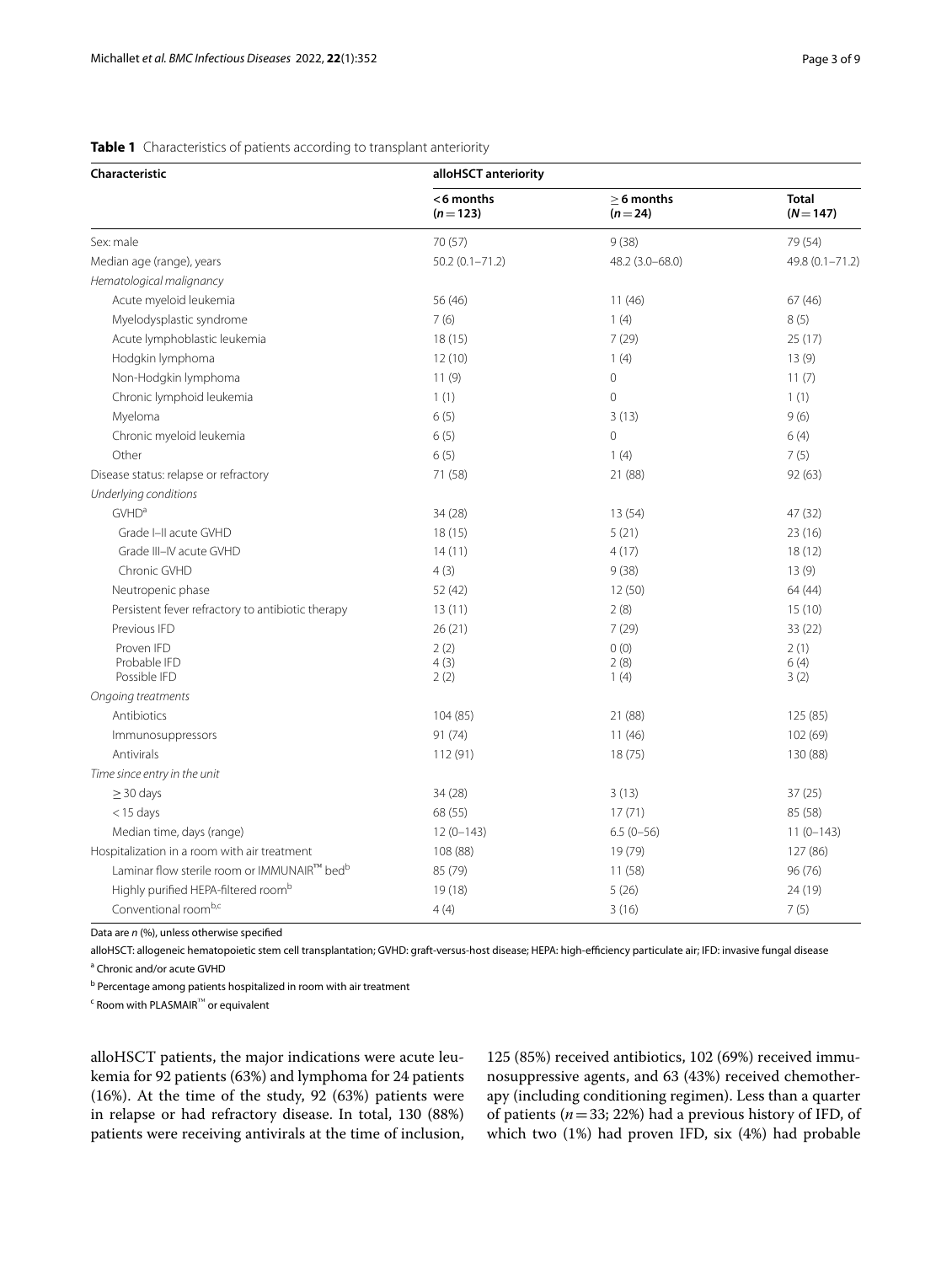IFD and 3 (2%) had possible IFD according to EORTC/ MSG criteria [13]. Eighty-fve patients (58%) had been hospitalized for <15 days and only 20 (14%) had been placed in a conventional room without air treatment. The remaining 127 (86%) patients were either hospitalized in a laminar flow room or IMMUNAIR<sup>™</sup> bed ( $n=96$ ; 76%), or in a highly purified high-efficiency particulate air (HEPA)-filtered room  $(n=24; 19%)$ , or in a conventional room with PLASMAIR<sup>™</sup>  $(n=7; 5\%)$ .

After alloHSCT, 47 (32%) patients had developed GVHD, mainly acute GVHD (*n*=41; 28%), and 64 (44%) patients were neutropenic. Most patients (*n*=123; 84%) had undergone alloHSCT <6 months previously. Of these, 95 (77%) were in the pre-engraftment period (i.e., within 2 months from conditioning regimen); 66 of which were at high risk of IFD according to the European Conference on Infections in Leukemia-5 (ECIL-5) defnition [14].

Patients' characteristics were diferent when split according to transplant timing (Table 1). In the group of patients who received alloHSCT<6 months prior to the study  $(n=123)$ , 23 (19%) patients had lymphoma (either Hodgkin lymphoma or non-Hodgkin lymphoma) versus one patient (4%) in the group of patients transplanted≥6 months prior to the study (*n*=24). With regard to conditions of hospitalization, the median time of hospitalization at the time of enrollment in the study was 12 days (range 0–143) for patients who received alloHSCT $<$ 6 months prior to the study and 6.5 days (range 0–56) for patients who received alloHSCT  $\geq$  6 months prior to the study. As expected, most patients  $(n=21; 88%)$  who received alloHSCT  $\geq$  6 months prior to the study were in the relapse or refractory phase, compared with 71 (58%) in the group that received alloHSCT more recently. More than half of the patients (54%) who received alloHSCT  $\geq$  6 months prior to the study (*n* = 13) presented with acute and/or chronic GVHD, compared with 28% ( $n=36$ ; mostly with acute GVHD) of patients who received alloHSCT more recently. It should also be noted that seven out of 24 patients (29%) who received alloHSCT≥6 months prior to the study had already experienced a previous IFD, compared with 26 out of 123 patients (21%) who received alloHSCT more recently. Of the patients that had undergone alloHSCT $<6$  months previously (*n*=123; 84%), two patients had proven IFD, four probable IFD and two possible IFD, according to the EORTC/MSG criteria [13]. Of the patients that had undergone alloHSCT $\geq$ 6 months prior to the study (*n*=24; 16%), none had proven IFD, two had probable IFD and one had possible IFD. Of the 123 patients who received alloHSCT more recently, 91 (74%) were receiving immunosuppressive treatment compared with 11 (46%) who received alloHSCT  $\geq$  6 months prior to the study. The proportion of patients in the neutropenic phase was similar between the two groups:  $n = 52$  (42%) and  $n=12$  (50%) in patients who received alloHSCT <6 months and  $\geq 6$  months prior to the study, respectively. However, it was assumed that the group of patients who received transplantation more recently were mostly in the pre-engraftment phase, while those belonging to the other group were in the late neutropenic phase, probably related to a relapse or to chronic GVHD and its treatment.

## **Antifungal strategies**

The frequency of systemic antifungal treatments used are summarized in Tables 2 and 3. In total, 119 (81%) patients received a systemic antifungal treatment (as part of a prophylactic, empiric, pre-emptive, or curative strategy) during at least one of the 5-day observational periods (Table 2). More patients received systemic antifungal treatment in the group who received alloHSCT  $\leq$  2 months prior to the study (*n*=85; 89%) compared with those who received alloHSCT<6 months and  $\geq$ 6 months prior to

|  |  | Table 2 Frequency of systemic antifungal strategies used, according to transplant anteriority, neutropenic phase, and GVHD status |  |
|--|--|-----------------------------------------------------------------------------------------------------------------------------------|--|
|  |  |                                                                                                                                   |  |

|                                               | alloHSCT timing          |                             |                          | Neutropenia    |                 | <b>GVHD<sup>a</sup></b> |               | <b>Total</b> |
|-----------------------------------------------|--------------------------|-----------------------------|--------------------------|----------------|-----------------|-------------------------|---------------|--------------|
|                                               | $<$ 2 months<br>$(n=95)$ | $>2 - 6$ months<br>$(n=28)$ | $> 6$ months<br>$(n=24)$ | No<br>$(n=83)$ | Yes<br>$(n=64)$ | $(n=100)$               | ┿<br>$(n=47)$ | $(N = 147)$  |
| Not treated with systemic antifungals         | 10 (11)                  | 11 (39)                     | 7(29)                    | 15 (18)        | 13 (20)         | 17 (17)                 | 11 (23)       | 28 (19)      |
| Treated with systemic antifungals             | 85 (89)                  | 17 (61)                     | 17(71)                   | 68 (82)        | 51 (80)         | 83 (83)                 | 36(77)        | 119 (81)     |
| Prophylaxisb                                  | 68 (80)                  | 14 (82)                     | 13 (76)                  | 57 (84)        | 38 (75)         | 68 (82)                 | 27(75)        | 95 (80)      |
| Empiric strategy <sup>b</sup>                 | 11(13)                   | (6)                         | (6)                      | 4(6)           | 9(18)           | 10(12)                  | 3(8)          | 13(9)        |
| Pre-emptive or curative strategy <sup>b</sup> | 6(7)                     | 2(12)                       | 3(18)                    | 7(10)          | 4(8)            | 5(6)                    | 6(17)         | 11(7)        |

Data are *n* (%)

alloHSCT: allogeneic hematopoietic stem cell transplantation; GVHD: graft-versus-host disease

<sup>a</sup> Acute and/or chronic extensive

<sup>b</sup> Percentage among patients treated with systemic antifungals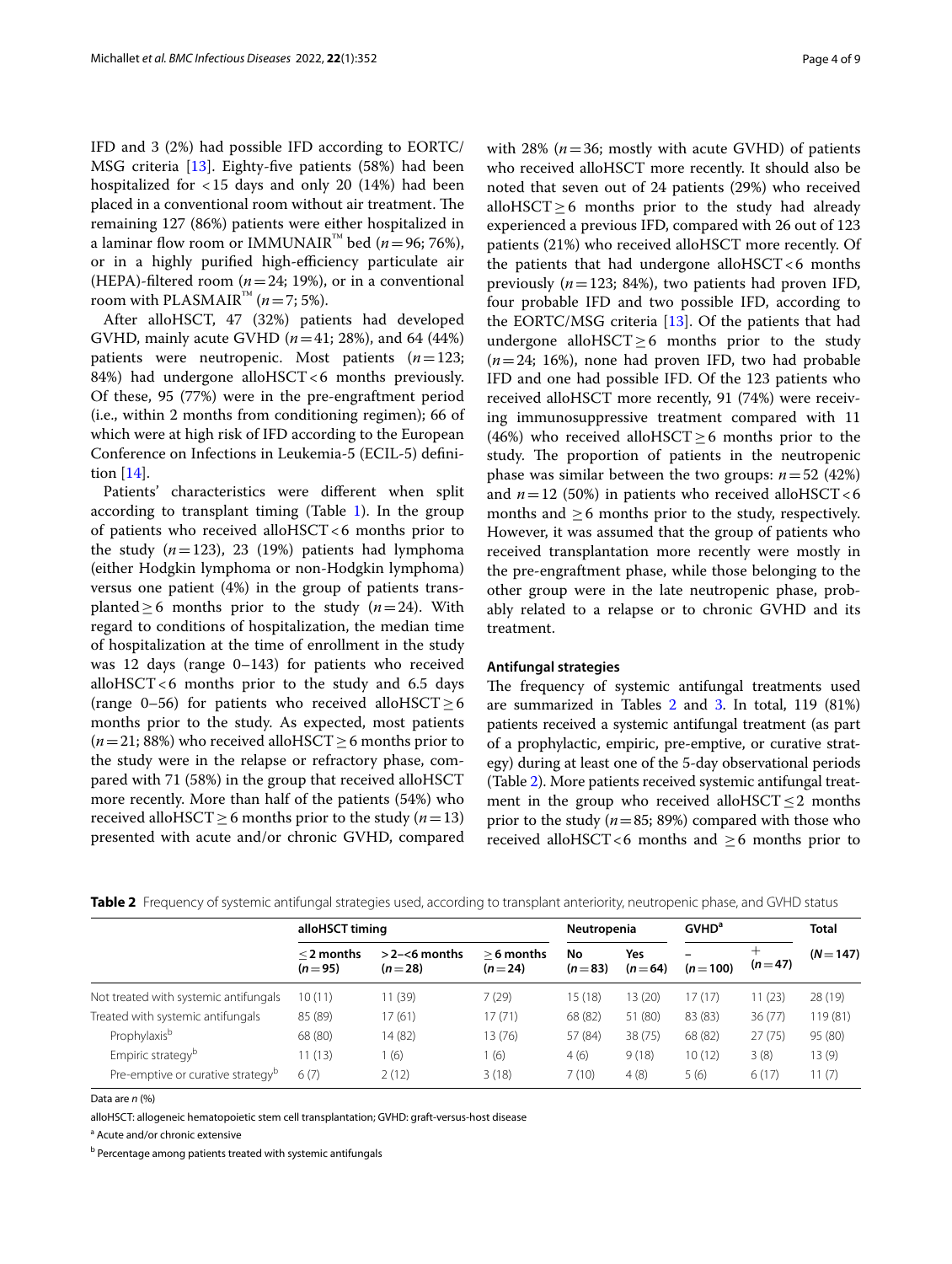| <b>Table 3</b> Frequency of systemic antifungal strategies used, according to the pre-engraftment profile ( $N = 95$ ) |  |
|------------------------------------------------------------------------------------------------------------------------|--|
|------------------------------------------------------------------------------------------------------------------------|--|

|                                               | Pre-engraftment low risk<br>$(n=29)$ | Pre-engraftment high risk <sup>a</sup><br>$(n=54)$ | <b>GVHD</b> <sup>b</sup><br>$(n=12)$ | <b>Total</b><br>$(N = 95)$ |
|-----------------------------------------------|--------------------------------------|----------------------------------------------------|--------------------------------------|----------------------------|
|                                               |                                      |                                                    |                                      |                            |
| Not treated with systemic antifungals         | 4(14)                                | 4 (7)                                              | 2(17)                                | 10(11)                     |
| Treated with systemic antifungals             | 25(86)                               | 50 (94)                                            | 10(83)                               | 85 (89)                    |
| Prophylaxis <sup>c</sup>                      | 22 (88)                              | 39(78)                                             | 7(70)                                | 68 (80)                    |
| Empiric strategy <sup>c</sup>                 | 3(12)                                | 7(14)                                              | (10)                                 | 11(13)                     |
| Pre-emptive or curative strategy <sup>c</sup> |                                      | 4 (8)                                              | 2(20)                                | 6(7)                       |

Data are *n* (%)

GVHD: graft-versus-host disease

<sup>a</sup> With risk factors other than GVHD

<sup>b</sup> Patients presenting with GVHD grade II, III, or IV

<sup>c</sup> Percentage among patients treated with systemic antifungals

the study  $(n=17 \; [61\%]$  and  $n=17 \; [71\%]$ , respectively). Neutropenic phase and GVHD status had no impact on the frequency of systemic antifungal treatment. Overall, 95 (65%) patients received antifungal prophylaxis, representing 80% of patients treated with antifungals. Of these patients, 76 (80%) received primary antifungal prophylaxis and 19 (20%) received secondary antifungal prophylaxis. Thirteen (9%) patients received antifungal empiric therapy and 11 (7%) patients received antifungal pre-emptive or curative therapy. The rates of patients who received systemic antifungal treatment were similar, regardless of the timing of the transplant, neutropenic status, and GVHD status. Nevertheless, the rate of patients treated with systemic pre-emptive or curative antifungal therapy was higher in patients who had GVHD (either chronic or acute) ( $n=6$  [17%]) and received alloHSCT  $\geq 6$  months prior to the study  $(n=3$  [18%]), compared with patients with no GVHD  $(n=5 \mid 6\%)$  and patients more recently transplanted  $(n=8$  [7%], respectively) (Table 2). Considering patients in the pre-engraftment period and patients developing GVHD, most (*n*=85; 89%) had received systemic antifungal therapy, especially those presenting with a high-risk profle (acute myeloid leukemia, refractory or relapsed acute lymphoblastic leukemia, age over 65, history of IFD, and acute GVHD) (Table 3).

## **Antifungal drugs**

Prescribed antifungal regimens and strategies are summarized in Table 4. Overall, 83 (70%) patients who received systemic antifungal treatment received an azole, 22 (18%) an echinocandin, and 16 (13%) a polyene (mostly intravenous liposomal amphotericin B). The most commonly used prophylactic drugs were fuconazole (administered to 44 [46%] patients who received prophylaxis), posaconazole (*n*=16; 17%), amphotericin B formulations (*n*=11; 12%), and caspofungin  $(n=11; 12%)$ . Regarding empiric therapy, nine

(69%) patients received caspofungin, two (15%) patients received liposomal amphotericin B, and the remaining two (15%) patients received an azole (either oral fuconazole or intravenous voriconazole). When curative or pre-emptive therapy was used, voriconazole was the most common antifungal drug ( $n=8$ ; 73%); most of these patients  $(n=6)$  received oral voriconazole.

## **Characteristics of patients receiving antifungal therapy**

Characteristics of the alloHSCT recipients who received diferent systemic antifungal treatments are summarized in Table 5. A total of 102 (86%) patients received alloHSCT< 6 months prior to the study and 85 (71%) patients were in the pre-engraftment phase (i.e., within 2 months from receiving a conditioning regimen). Most patients  $(n=105; 88%)$  had been hospitalized in a room with air treatment; of these, 100 (95%) were hospitalized in a laminar flow sterile room or IMMUNAIR<sup>™</sup> bed, or in a highly purified HEPA-filtered room. Time since entry into the unit was diferent when split by strategy type: seven (64%) patients who received pre-emptive or curative therapy had entered the unit for  $\geq$  30 days or more, compared with 20 (21%) patients in the antifungal prophylaxis group and three (23%) patients in the empiric therapy group.

Of the 95 patients who received antifungal prophylaxis, 56 (59%) were in relapse or refractory disease and 38 (40%) were neutropenic. Twenty-seven (28%) patients presented GVHD; of these, 14 (52%) had acute grade III−IV GVHD, 10 (37%) had acute grade I−II GVHD, and seven (26%) had chronic GVHD. Nineteen (20%) patients had a history of IFD.

Of the 13 patients who received empiric therapy, eight (62%) had relapse or refractory disease and two (15%) had a history of IFD. Nine (69%) patients were neutropenic, all of whom presented neutropenia for at least 10 days.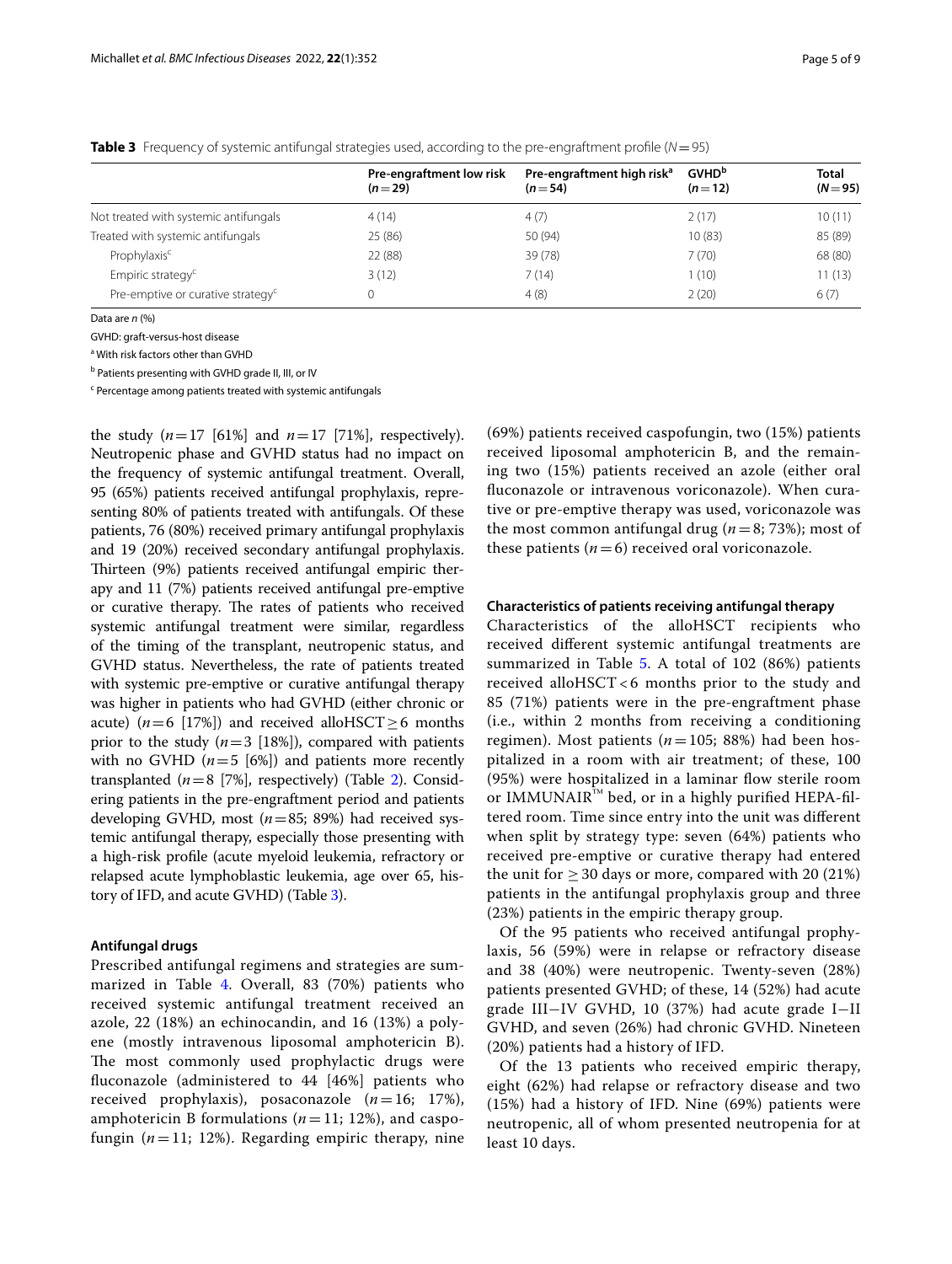|                                | Prophylaxis<br>$(n=95)$ | <b>Empiric strategy</b><br>$(n=13)$ | Pre-emptive or curative<br>strategy<br>$(n=11)$ | <b>Total</b><br>$(N=119)$ |
|--------------------------------|-------------------------|-------------------------------------|-------------------------------------------------|---------------------------|
| Missing values                 | 1(1)                    | 0                                   | $\mathbf{0}$                                    | 1(1)                      |
| Azoles alone                   | 70 (74)                 | 2(15)                               | 8(73)                                           | 80(67)                    |
| Polyenes alone                 | 10(11)                  | 2(15)                               | 1(9)                                            | 13(11)                    |
| Echinocandins alone            | 13(14)                  | 9(69)                               | $\mathbf{0}$                                    | 22(18)                    |
| Polyenes and azoles            | 1(1)                    | 0                                   | 2(18)                                           | 3(25)                     |
| Azole type                     |                         |                                     |                                                 |                           |
| $N^a$                          | 71                      | $\overline{2}$                      | 10                                              | 83                        |
| PO fluconazole                 | 38 (54)                 | 1(50)                               | $\circ$                                         | 39(47)                    |
| IV fluconazole                 | 6(8)                    | $\mathbf{0}$                        | $\mathbf{0}$                                    | 6(7)                      |
| PO posaconazole                | 16(23)                  | 0                                   | 2(20)                                           | 18(22)                    |
| PO voriconazole                | 8(11)                   | 0                                   | 6(60)                                           | 14(17)                    |
| IV voriconazole                | 3(4)                    | 1(50)                               | 2(20)                                           | 6(7)                      |
| Polyene type                   |                         |                                     |                                                 |                           |
| $N^a$                          | 11                      | 2                                   | 3                                               | 16                        |
| IV liposomal amphotericin B    | 8(73)                   | 2(100)                              | 3(100)                                          | 13(81)                    |
| IV conventional amphotericin B | 3(27)                   | 0                                   | $\mathbf{0}$                                    | 3(19)                     |
| Echinocandin type              |                         |                                     |                                                 |                           |
| $N^a$                          | 13                      | 9                                   | $\mathbf{0}$                                    | 22                        |
| Caspofungin                    | 11(85)                  | 9(100)                              | $\mathbf{0}$                                    | 20 (91)                   |
| Micafungin                     | 2(15)                   | 0                                   | $\mathbf{0}$                                    | 2(9)                      |

**Table 4** Summary of systemic antifungal agents administered during the 5-day observation period

All data are *n* (%)

IV: intravenous; PO: per os (orally)

<sup>a</sup> Percentages for each antifungal drug are based on the *N* values for each drug subcategory

Eleven patients were treated according to a pre-emptive or curative strategy; most  $(n=10; 91%)$  were in relapse or refractory disease and four (36%) had already experienced an IFD episode. Four (36%) patients were neutropenic and six (55%) had GVHD with fve (83%) acute grade I–II GVHD.

## **Discussion**

The AFHEM study was the first cross-sectional observational study to determine the use of antifungal treatment strategies in alloHSCT recipients in clinical practice in France. It is widely acknowledged that routine administration of systemic antifungal prophylaxis in the alloHSCT setting signifcantly reduces both the incidence of probable and proven IFD, and of IFD-related mortality  $[15, 16]$ . In our study, the rate of alloHSCT recipients receiving antifungal prophylaxis was higher than in the overall population of the global AFHEM study (95/147 [65%] for the alloHSCT population compared with 187/494 [38%] for the rest of the studied population in the global AFHEM study).

Azoles (mainly fuconazole) were the drugs preferentially administrated to prevent invasive candidiasis,

combined with sterile air conditions in order to prevent IFD due to flamentous fungi. Caspofungin was the most commonly used echinocandin for prophylaxis in alloHSCT recipients  $(n=11; 85%)$ , although it is not licensed for this indication. Although a systematic review published in 2014 failed to demonstrate consistent treatment efects of antifungal prophylaxis for IFD-related mortality and IFD incidence in alloHSCT recipients [17], the AFHEM study showed that prophylaxis was the leading strategy used in alloHSCT recipients. Following the publication of several international guidelines since 2010, the use of antifungal prophylaxis has increased in clinical practice [14, 16, 18–21], especially in high-risk patients. Moreover, the development of new broad-spectrum antifungals has led to their use as prophylactic agents rather than delaying treatment until clinical signs of infection manifest [22].

Considering patients in the pre-engraftment period and patients developing GVHD, most (*n*=85; 89%) had received systemic antifungal therapy, especially those presenting with a high-risk profle according to ECIL-5 and ECIL-6 criteria (i.e., including acute myeloid leukemia, refractory or relapsed acute lymphoblastic leukemia, age over 65, history of IFD, and acute GVHD) [23].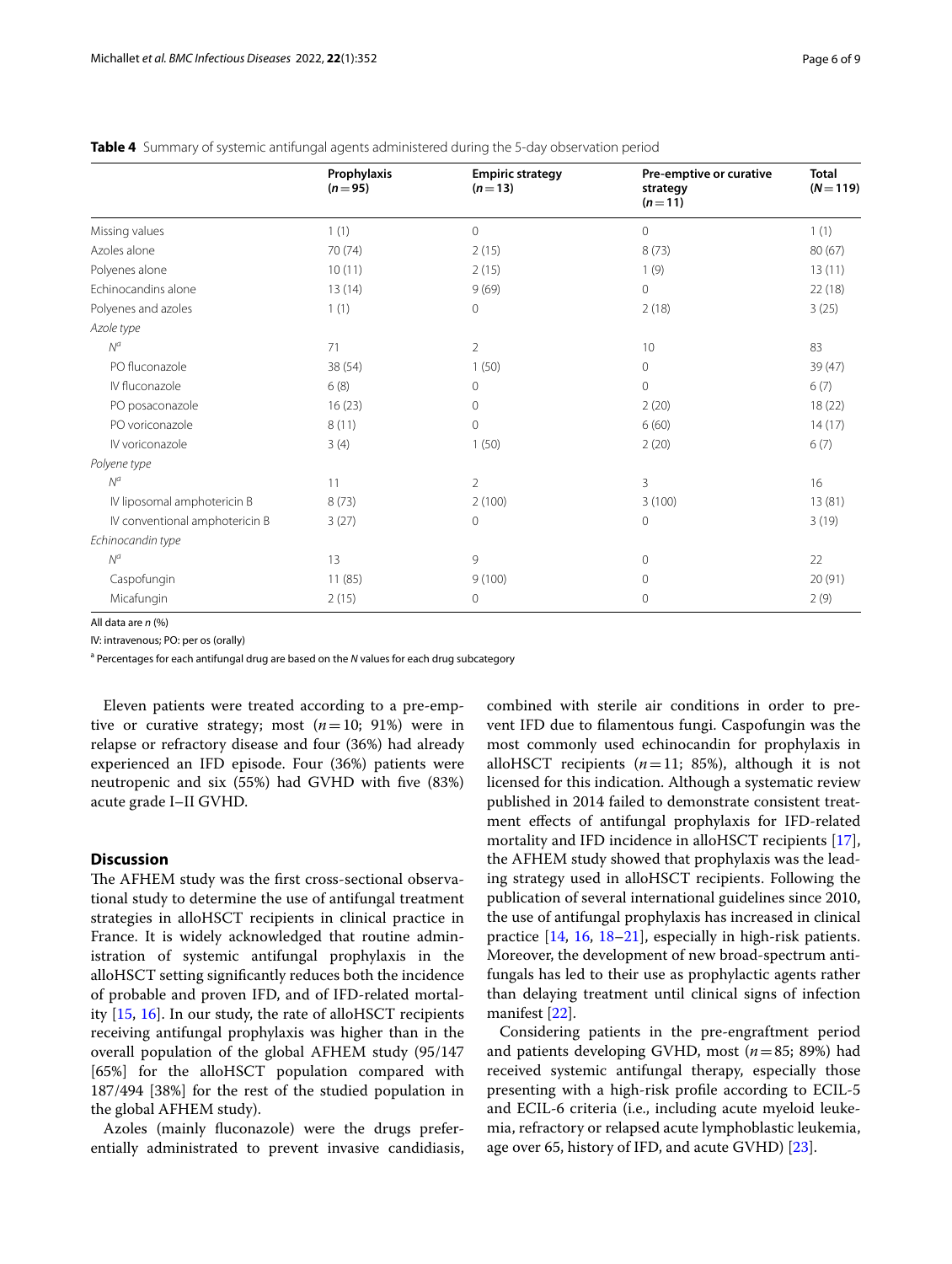|                                                         | Prophylactic strategy<br>$(n = 95)$ | <b>Empiric strategy</b><br>$(n=13)$ | Pre-emptive or<br>curative strategy<br>$(n=11)$ | <b>Total</b><br>$(N = 119)$ |
|---------------------------------------------------------|-------------------------------------|-------------------------------------|-------------------------------------------------|-----------------------------|
| Sex: male                                               | 56 (59)                             | 6(46)                               | 5(45)                                           | 67 (56)                     |
| Adults                                                  | 88 (93)                             | 11(85)                              | 11 (100)                                        | 110 (92)                    |
| Median age (year)                                       |                                     |                                     |                                                 |                             |
| Adult (range)                                           | $52.2(21 - 71)$                     | $40.7(28-63)$                       | $52.9(22 - 64)$                                 | $51.4(21 - 71)$             |
| Children (range)                                        | $7.7(0 - 12)$                       | $12.4(12-12)$                       |                                                 | $7.9(0 - 12)$               |
| Hematological malignancy                                |                                     |                                     |                                                 |                             |
| Acute myeloid leukemia                                  | 41(43)                              | 6(46)                               | 8(73)                                           | 55 (46)                     |
| Myelodysplastic syndrome                                | 5(5)                                | 1(8)                                | 1(9)                                            | 7(6)                        |
| Acute lymphoblastic leukemia                            | 16(17)                              | 2(15)                               | 1(9)                                            | 19(16)                      |
| Hodgkin lymphoma                                        | 9(9)                                | 1(8)                                | 1(9)                                            | 11(9)                       |
| Non-Hodgkin lymphoma                                    | 9(0)                                | $\mathbf 0$                         | $\mathbf 0$                                     | 9(8)                        |
| Chronic lymphoid leukemia                               | 1(1)                                | $\mathbf{0}$                        | 0                                               | 1(1)                        |
| Myeloma                                                 | 5(5)                                | 1(8)                                | $\circ$                                         | 6(5)                        |
| Chronic myeloid leukemia                                | 3(3)                                | 2(15)                               | $\overline{0}$                                  | 5(4)                        |
| Other                                                   | 6(6)                                | $\circ$                             | 0                                               | 6(5)                        |
| Disease status: relapse or refractory                   | 56 (59)                             | 8(62)                               | 10(91)                                          | 74 (62)                     |
| Underlying conditions                                   |                                     |                                     |                                                 |                             |
| GVHD <sup>a,b</sup>                                     | 27(28)                              | 3(23)                               | 6(55)                                           | 36(30)                      |
| Grade I - II acute GVHD                                 | 10(37)                              | 1(33)                               | 5(83)                                           | 16(44)                      |
| Grade III - IV acute GVHD                               | 14(52)                              | 1(33)                               | 1(17)                                           | 16(44)                      |
| Chronic GVHD                                            | 7(26)                               | 2(67)                               | 1(17)                                           | 10(28)                      |
| Neutropenic phase                                       | 38 (40)                             | 9(69)                               | 4(36)                                           | 51(43)                      |
| Neutropenia for at least 10 days                        | 16(17)                              | 9(69)                               | 4(36)                                           | 29(24)                      |
| Persistent fever refractory to antibiotic therapy       | 6(6)                                | 5(38)                               | 3(27)                                           | 14(12)                      |
| Previous IFD                                            | 19(20)                              | 2(15)                               | 4(36)                                           | 25(21)                      |
| Ongoing treatments                                      |                                     |                                     |                                                 |                             |
| Chemotherapy                                            | 44 (46)                             | 6(46)                               | 4(36)                                           | 54 (45)                     |
| Antibiotics                                             | 80 (84)                             | 12 (92)                             | 11 (100)                                        | 103 (87)                    |
| Immunosuppressors                                       | 67(71)                              | 13 (100)                            | 7(64)                                           | 87(73)                      |
| Antivirals                                              | 87 (92)                             | 11(85)                              | 9(82)                                           | 107 (90)                    |
| Time since entry in the unit                            |                                     |                                     |                                                 |                             |
| $\geq$ 30 days                                          | 20(21)                              | 3(23)                               | 7(64)                                           | 30(25)                      |
| $<$ 15 days                                             | 61(64)                              | 3(23)                               | 3(27)                                           | 67 (56)                     |
| Hospitalization in a room with air treatment            | 82 (86)                             | 13 (100)                            | 10(91)                                          | 105 (88)                    |
| Laminar flow sterile room or IMMUNAIR™ bed <sup>c</sup> | 60 (73)                             | 11(85)                              | 8(80)                                           | 79 (75)                     |
| Highly purified HEPA-filtered room <sup>c</sup>         | 18(22)                              | 1(8)                                | 2(20)                                           | 21 (20)                     |
| Conventional room <sup>c,d</sup>                        | 4(5)                                | 1(8)                                | $\overline{0}$                                  | 5(5)                        |

Table 5 Characteristics of hospitalized patients treated according to different systemic antifungal strategies, during the 5-day observation period

Data are *n* (%), unless otherwise specifed

GVHD: graft-versus-host disease; HEPA: high-efficiency particulate air; IFD: invasive fungal disease

<sup>a</sup> Chronic and/or acute GVHD

<sup>b</sup> Percentage among patients with GVHD

<sup>c</sup> Percentage among patients hospitalized in room with air treatment

<sup>d</sup> Room with PLASMAIR™ or equivalent

Although a period of severe neutropenia is reportedly the most important risk factor for IFD in patients receiving standard chemotherapy for hematologic malignancies [9, 15], several studies have shown that most IFD cases are reported more than 100 days after alloHSCT, once full hematologic recovery has occurred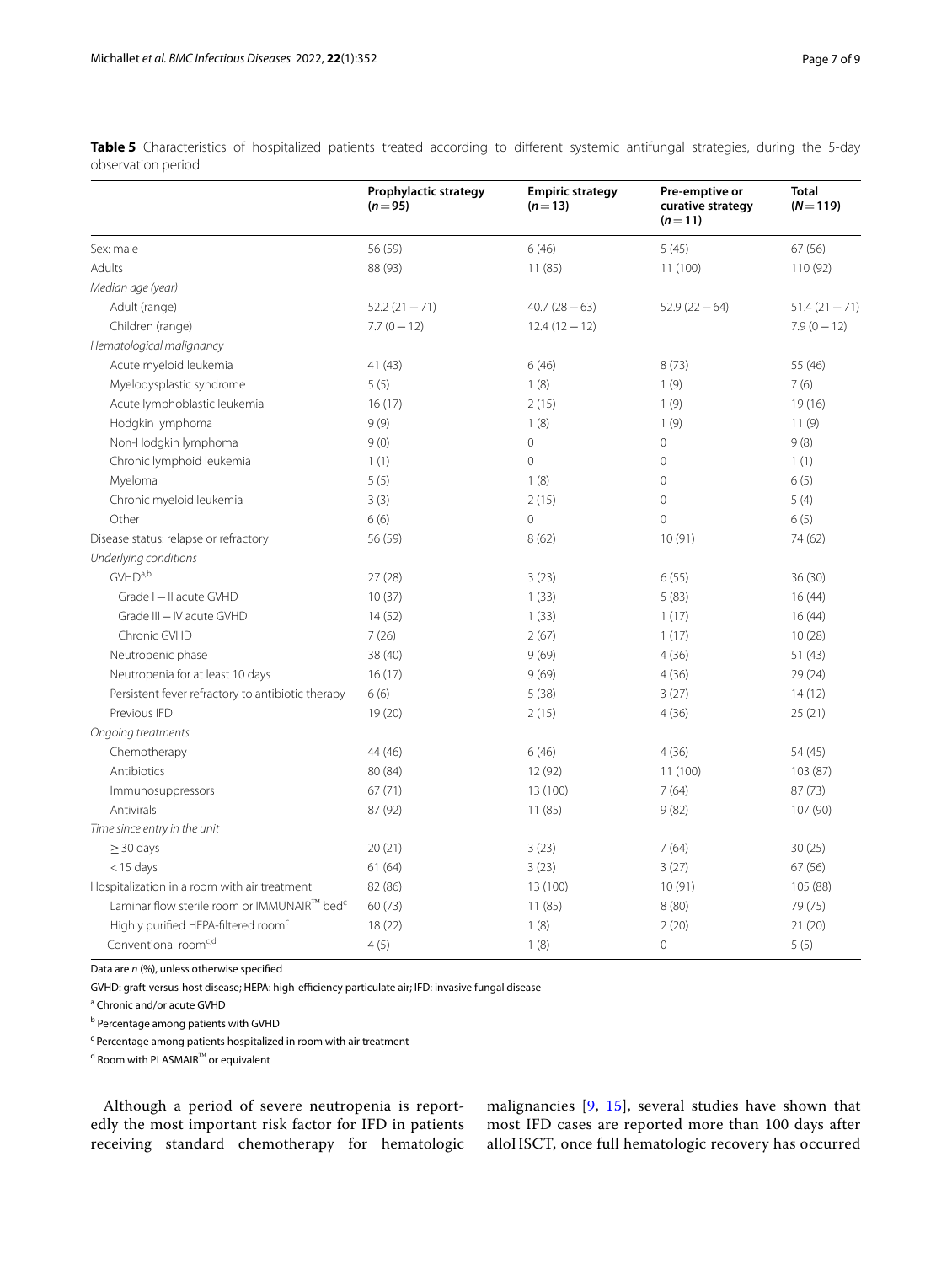[9, 24–27]. In the primary analysis of the AFHEM study, approximately half of alloHSCT patients had neutropenia, with 50% of these patients in the early neutropenic phase (lasting less than 10 days), which is consistent with the high level of prophylaxis observed in our subgroup analysis, considering the high level of risk for antifungal disease conferred by neutropenia.

Antifungal prophylaxis in alloHSCT recipients with GVHD is a practice that is currently supported by fndings from randomized controlled trials and the recommendations of international guidelines [16–20, 23, 28–31]. However, factors that infuence the selection of antifungals for prophylaxis remain complex and should probably be dictated by local epidemiology, hospitalspecifc logistics, and risk stratifcation based on the profle of diferent subpopulations of patients receiving alloHSCT [5]. Moreover, antifungal prophylaxis strategies should never replace the appropriate management of infection control nor the implementation of patient education strategies to avoid exposure to invasive fungal agents, especially in patients with long-term immunosuppression [5]. Notably, late-invasive aspergillosis has emerged as a concern in patients receiving continual immunosuppression for chronic GVHD. In our study, only one-third of patients had GVHD (either acute and/or chronic) but 70% were receiving immunosuppressive treatment, and more than 85% received antifungal medication, mainly as prophylaxis or empiric therapy, while ECIL recommends that patients with GVHD should receive immunosuppressors together with antifungal prophylaxis, but no empiric therapy.

This study had several limitations. Although this was a prospective study, its cross-sectional design did not consider the development of antifungal strategies according to the changing clinical conditions. Due to its observational nature, the antifungal strategies (i.e. prophylaxis, empiric strategy, and pre-emptive or curative strategies) were recorded according to the physicians' judgement and may not match the current definitions published in existing guidelines. The AFHEM study was conducted several years ago in 2013, however, there have been few changes to clinical practice since this time; for instance, the latest European guidelines for primary antifungal prophylaxis still recognize azoles, and in particular fuconazole, as the primary antifungal prophylaxis for use in patients with alloHSCT [14], which is consistent with the fndings of this report. Finally, the results are limited to patients enrolled from French centers that agreed to participate in the study and, as such, they may be not representative of the overall use of antifungal therapy in France.

## **Conclusions**

This work provides important data on the antifungal strategies used in alloHSCT recipients hospitalized in French hematological units. Prophylaxis is now the leading antifungal strategy used in these patients, with 80% of alloHSCT recipients treated in this way throughout the AFHEM study. This analysis gives further support that an antifungal stewardship program may lead to improved clinical outcomes.

#### **Abbreviations**

alloHSCT: Allogeneic hematopoietic stem cell transplantation; ECIL: European Conference on Infections in Leukemia; GVHD: Graft-versus-host disease; HEPA: High-efficiency particulate air; IFD: Invasive fungal diseases.

#### **Acknowledgements**

We acknowledge the study investigators for the conduct of the study and all enrolled patients for their participation. We thank Lise Bosquet of ICTA Project Management, Fontaine-lès-Dijon, France, and Gill Becker of Bioscript Sterling for providing medical writing and editorial support, respectively, with this manuscript. Support for this assistance was funded by Astellas Pharma.

#### **Authors' contributions**

Conception and design of study (DC; JEC; JPG; RH; MM; IYA). Data acquisition (DC; JEC; JPG; MM). Data analysis and interpretation (DC; JEC; JPG; RH; MM; IYA). Statistical analysis (JEC; JPG; MM). Supervision (DC; JEC; JPG; MM). Drafting the manuscript (DC; JEC; JPG; MM). Critical revision of the publication for intellectual content (DC; JEC; JPG; RH; MM; IYA). Reading and approval of the final manuscript (DC; JEC; JPG; RH; MM; IYA). All named authors meet the International Committee of Medical Journal Editors (ICMJE) criteria for authorship for this article, take responsibility for the integrity of the work as a whole, and have given their approval for this version to be published. All authors read and approved the fnal manuscript.

## **Funding**

The AFHEM study and post-hoc analysis were funded by Astellas Pharma. All authors had full access to all of the data in this study and take complete responsibility for the integrity of the data and accuracy of the data analysis.

#### **Availability of data and materials**

Access to anonymized individual participant level data will not be provided for this trial as it meets one or more of the exceptions described on [www.clini](http://www.clinicalstudydatarequest.com) [calstudydatarequest.com](http://www.clinicalstudydatarequest.com) under "Sponsor Specifc Details for Astellas."

## **Declarations**

#### **Ethics approval and consent to participate**

The study was conducted in accordance with the Declaration of Helsinki and with Good Epidemiological Practices. Approvals from national review boards (Comité Consultatif sur le Traitement de l'Information en matière de Recherche dans le domaine de la Santé and Commission Nationale de l'Informatique et des Libertés) were obtained. Patients hospitalized in participating units were required to provide written informed consent prior to inclusion in the study.

#### **Consent for publication**

Not applicable.

#### **Conmpeting interests**

Mauricette Michallet has been a consultant to Astellas, MSD, and Pfzer. Raoul Herbrecht has been a consultant and speaker to Pfizer and Gilead, respectively. Ibrahim Yakoub-Agha has been a consultant to Astellas Pharma and MSD. Jean El Cheikh declares no confict of interest. Denis Caillot has been a consultant to Astellas Pharma and MSD. Jean-Pierre Gangneux has been a consultant to Astellas Pharma, Gilead, Merck, and Pfzer.